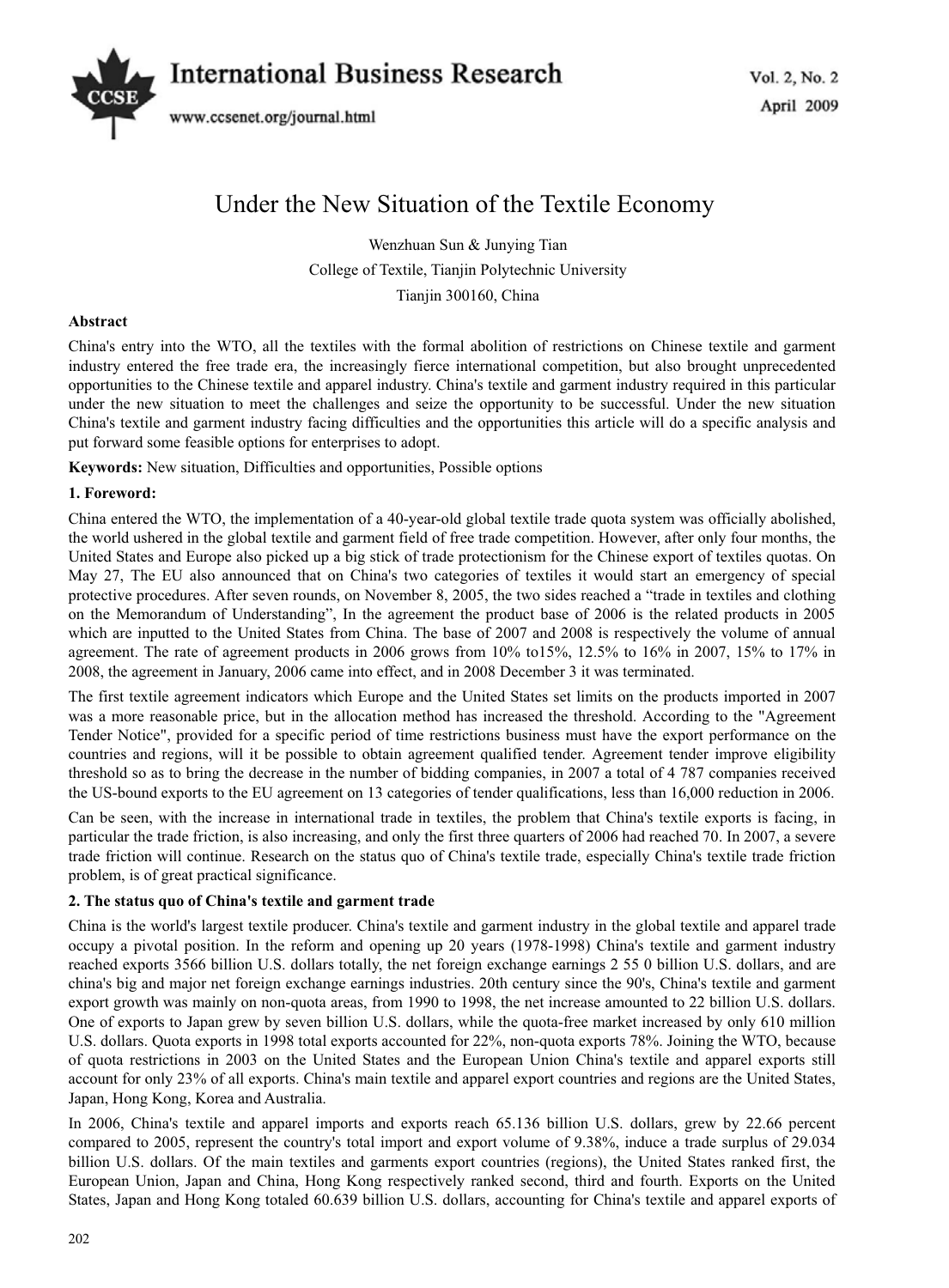41.23% of the total. In the main importing countries (regions), Japan listed first, China Taiwan second and South Korea third.

# **3. The international environment and the challenges China's textile trade faces**

# *3.1 Unprecedented opportunities China's textile exports are facing*

First of all, the production capacity further releases, market space continues to expand. A long time, because of quota restrictions on Chinese textile and garment products in the international market, cost and quality advantages have not been fully released. With the phasing out of quotas, China's textile and garment exports grow steadily.

Secondly, the Chinese textile and garment industry will attract more foreign capital, advanced technology, advanced management, such as elements, strengthen cooperation with countries in the textile and apparel in the field of cooperation in promoting China's textile and garment industry in quality, management, environmental protection, brand development, etc. and promote industrial upgrading.

Thirdly, it can promote Chinese high-tech textile technology and textile machinery exports, so that Chinese textile and garment enterprises by virtue of their relatively strong financial and technical advantages go to North America, Central and South America, Africa, the Middle East, Europe and surrounding countries and regions to invest and set up factories, create diversified markets.

# *3.2 challenges China's textile trade faces*

# 3.2.1 China's textile industry's problems in present

Although China's textiles in the world textile trade is playing an important role, but the president of the textile industry Association Du Yu zhou repeatedly in his speech said that China's textile industry take a new road to industrialization, in terms of their specific circumstances or situation at home and abroad there are many contradictions and problems must be addressed.

First of all, China's textile industry's science and technology content is not high, it is difficult to adapt to the competitive environment of the new era of globalization. Contemporary textile industrial restructuring is different from the characteristics of the previous economic era, and it is based on industry-based transnational horizontal division of labor dominant mode of production. What transfer to developing countries are low-end industrial chain technology, such as conventional capacity and equipment, and developed countries still control the commanding heights of technology, brand, market. China's textile industry need to improve its position as worker or the advanced workers, in another words, upgrade the status of the upcoming Chinese manufacturers rose to Chinese brands. The new technology is good enough for those who rose to originality must be put to use high technology to transform traditional industries as the main line of industrial upgrading and structural adjustment of the focus. China's textile enterprises overcome ills such as overweighting the hardware and underweighting software, re-expanding the scale of light Stalls investment in research and development; emphasis on technical management but neglect to management Not only to control low-level redundant construction, and but also the phenomenon of the first-rate equipment, second-rate products, third-rate price is also to be fundamentally changed.

Secondly, the current profitability of our textile industry is not strong. Analyzing the 2003 profit growth factor, we find two main factors, firstly, large-scale use of migrant workers, low wage level; secondly, good results of the years of reform. In 2003, Enterprise management fees and financial costs are lower according to the date analysis from January to November. Comparing sales revenue to the cost, it will be found that the value of the products is not high, the cost of increased risk of resistance is not strong, and this is the main performance of the low labor productivity.

Thirdly, the effectiveness of China's textile industry's fiber resources and energy should be further improved. The development of fiber materials science, improving capacity of fiber resources on performance and functionality, in process, large-scale use of emerging scientific and technological achievements, to greatly improve the efficiency of resource use, reducing consumption, studies fiber and other renewable raw materials and recycling technologies so as to reduce energy consumption and save fiber, all of this are questions to be resolved urgently.

Finally, the popularity of eco-technology in China's textile industry spread quickly in exports, but it has a great difference seen from the whole industry. Implementing eco-standards and environmental standards, is not only for export, but also for the quality of life of consumers at home and abroad, so we have to adhere to the principles of people-centered, protect the environment and sustainable development, need to go through difficulties on materials, equipment, technology, training, investment, etc. and overcome the ideological, technical, material, institutional difficulties.

#### 3.2.2 International challenges Chinese textile industry faces

Although the global textile trade quotas will eventually be in the January 2008 cancelled, but the international environment that China is facing is not so easy, all developed countries will make use of a variety of barriers and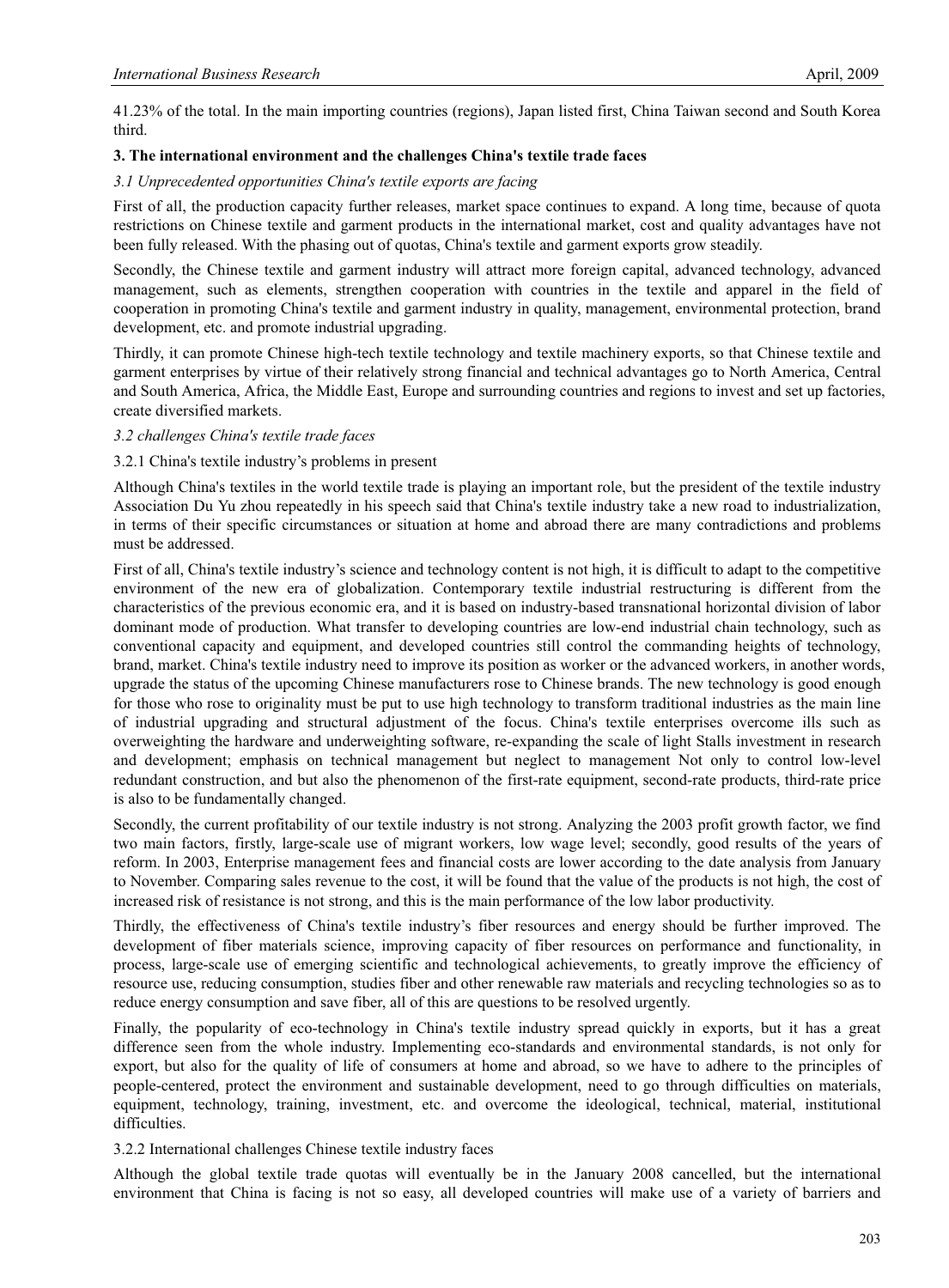implementation of anti-dumping to carry out trade protectionism policy in order to set restrictions on China's textile export. Many countries have also asked for a postponement or even cancellation of the quota period. China's textile and garment export enterprises should pay special attention to the following questions:

Firstly, it is the Istanbul Declaration. March 2003, Turkey, Mexico, the United States textile industry organizations proposed the Istanbul Declaration requesting WTO to continue to apply quotas management on China's textile export until the end of 2007, and assess the competitiveness of Chinese textile exports.

Secondly, it is about safeguards of special products and textiles. According to Protocol 16 (Special Products safeguards) and the report of the Working Group 242 (textile safeguard measures) which China promise when she joined WTO, so far, the United States, the European Union, Korea, Japan, Canada, India, one after another set domestic legislation in accordance with section 242, the United States has re-imposed restrictions for the three Chinese textiles (knitted fabrics, bras, dressing gowns).

Thirdly, it is anti-dumping investigations. Now India, Turkey, Peru, South Africa and other developing countries have an anti-dumping and anti-dumping investigation on China's textile products, the EU are also brewing some plan including anti-dumping and other restrictive measures.

Fourthly, it is ecological criteria such as technical barriers to trade. Developed countries have formulated and promulgated a series of eco-textile standards. In particular, the European Union in September 11, 2003 implemented Directive 2002/61/EC banning 22 kinds of azoic dyes, June 30, 2004, blue dye formal implementation instructions on textile was come into effect , making the very stringent requirements for raw materials.

Fifthly,it is SA8000 social responsibility standards. At present, the developed countries, especially Europe and the United States and other politicians within the country, the media, social organizations continue to exert pressure on the government to require exporters of textiles and garments in the production process not to employ child, call for test on the workers working conditions and benefits.

# **4. China's textile trade friction problem**

#### *4.1 textile trade friction phenomenon*

January 1, 2005, although global textile trade quota system is abolished, the United States and Europe settled restrictions against Chinese textiles once again; trade friction happened frequently, there were lots of incidents about textile trade friction in 2005.

#### *4.2 Reasons of the textile trade friction*

#### 4.2.1 The re-emergence of protectionism in global trade

The reason why the re-emergence of protectionism is the only superpower the United States has gradually lost its absolute superiority in the world economy, has been unable to maintain hegemony. Holding highly the big stick of sanctions the United States points it to Europe and Japan, South Korea whose economy gradually restored Seventies twenty-first century and today's major developing countries – China.

4.2.2 Trade thought transferring from "free trade" to "fair trade", "managed trade"

70s after the 20th century, European countries restored the economy, improved international competitiveness, the United States after World War II, firstly face a serious problem in international economic competition, and gradually lose its comparative advantage in international trade, its hegemony has become increasingly frail, the United States began to comply with the "reciprocity" principle, rather than the principles of GSP, to deal with trade issues among countries. In this context, the United States Ronald Reagan and George W. Bush have gradually deviated from the ideology of free trade principles in terms of trade theory and trade thought, began to resort to the so-called fair trade and managed trade. But "fairness" is relative, the developed countries use fair competition of their domestic markets as a pretext to achieve its restrictions on foreign merchandise to protect its own industry, this is the strong place "fair trade" has itself.

#### 4.2.3 Politics of international trade are an important of element

Trade itself contains the economic factors and political factors, not only involved in international politics, it also has something to do with domestic politics. In theory, politicians know that free trade is superior to the protection of trade. However, on the one hand, they want to seek their own benefits ingenuity, and their benefits come from different groups, especially the major economic blocs. In the era during which international competitiveness of domestic enterprises relatively decline, the economic interests of business groups is likely to conflict. On the other hand, politicians have to win the election; it must yield to some special economic blocs.

#### *4.3 The impact of Textile trade friction*

4.3.1 On the impact of China's textile industry

The textile industry belongs to labor-intensive industries, is a competitive industry in the international market.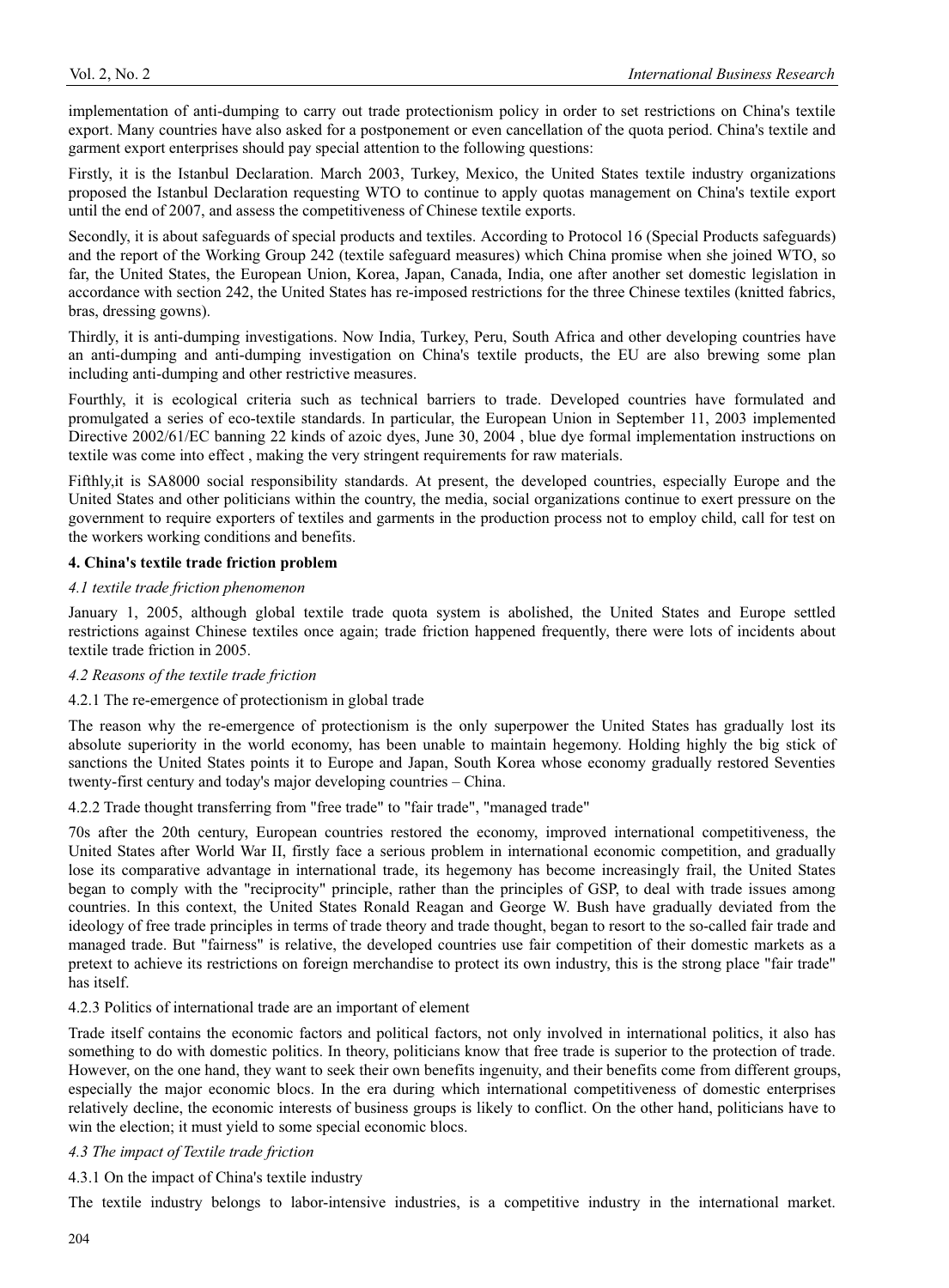Restricted or is likely to impose restrictions of the product of The first half of 2005 will reach 1 / 3 of the total amount of textile and apparel exporting to European and American. Restrictions of China's textile products have significant impact on employment.

In addition, the disputes between China, the United States and Europe in textile trade brought to the market more uncertainty. In the international low-end market Chinese textiles are not an irreplaceable competitiveness. Bangladesh, the Philippines, Indonesia, Cambodia, India and other countries have their own advantages. Once China fail in the trade dispute between the United States and Europe, countries mentioned above have the capacity to absorb market orders. Moreover, China's textile industry has a large number of foreign-funded enterprises, once the export setbacks; it will lead to the loss of foreign investment.

# 4.3.2 Can not be optimistic about the situation in textile exports

In September 5, 2005, Although China and the EU reached an agreement on Chinese textiles in respect to EU customs problem on stranded harbor: all about 8 0000000 Chinese textiles stranded in the EU customs will be released. For such a result, media defined it as "win-win", but it should be clearly recognized that this is a temporary and limited "win-win." the situation of the China's textile exports to EU in 2008 is not optimistic.

Firstly, in 2005, before 4 months, the Chinese textile exports to the EU doubled, resulting that European Union adopted a "special safeguard" measures to investigate; In June 11,2005 EU and China reached "China-EU textile agreement", before January 1, 2008, there is 8% year-on-year 12.5% growth on 10 categories of Chinese textiles in the quota limit. The amount of such growth, as opposed to China's textile production capacity, would be tantamount to a drop in the bucket, so in 2006 the war of quota is more intense.

Secondly, in 2005 the "textile war", many export enterprises get clearance exports, launch price war, its profit is extremely low, and some even losses. Currently, some banks have been extending loans to enterprises of the textile very tightly, and even non-credit phenomenon. Some bank sectors think, China's textile industry may collapse. In fact, China's textile industry is very competitive in the world; dealing with EU textile limits requires upgrading, industrial upgrading, while textile enterprises need more support from the bank.

Thirdly, the EU will amend countervailing law as soon as possible to apply to China. Compared with the anti-dumping and safeguard measures, special safeguard measures for textiles is more powerful, but the power of the textiles-specific safeguard measures in the end of 2007 fails, and more powerful countervailing law is bound to be used by the EU. The EU is now considering granting China half-market economy status, at that time the EU anti-subsidy law will automatically apply to Chinese. EU Trade Commissioner Peter Mandelson said the EU market in 2008 will have the full liberalization of Chinese textile products. But even in 2008, domestic situation of 25 member countries comprising the European Union's is uneven; the textile industry in the EU will have a considerable share, and the EU will not automatically give up.

Fourthly, because China's textile exports to the European Union is uncertain, the EU importers will import from India, Bangladesh and other countries to reduce unnecessary trouble.

#### **5. China's textile trade measures**

In the face of the grim situation under which the trade frictions often happen after the abolition of 'ATC', the Chinese Government attached great importance, the Ministry of Commerce director of the textile start immediately trade negotiations with the countries concerned, and finally has made gratifying results. First of all, in June 11, 2005 Chinese Trade Representative and the EU reached a "part of Chinese textile exports to the EU memorandum" agreement. And after seven marathon talks, in November 8, 2005, china and the United States reached "regarding trade in textiles and clothing a memorandum of understanding." The signing of these two agreements not only broke the world report of the Working Group terms of paragraph 242 of the 7.5% limit, but also generate a stable and predictable trade environment for Chinese textile enterprises, and effectively safeguard the interests of China's textile enterprises. Since these two agreements get the overall higher growth rate, so that in 2005 China's textile and garment export has achieved 15.01 billion U.S. dollars , up to one more than one hundred billion U.S. dollars mark for the first time of great achievements. But we should realize that this is not a "once and for all" thing. As long as our country has a comparative advantage of low-cost, high degree of dependence on the textile industry's external surplus, and large trade imbalances continue to exist, thus it is difficult to avoid trade friction. Moreover, after 2008, "transition period product-specific safeguard measures" against China will continue to implement until 2013, as well as non-market economy status gets China's enterprises at a disadvantage in responding to long-term anti-dumping cases. Therefore, China's textile export enterprises and government departments still have many questions to be settled urgently.

#### *5.1 China's textile enterprises in response to*

#### 5.1.1 Adjust and optimize the structure of the export of textiles

The comparative advantages of Chinese textile products are a large quantity and cheap, although quality increase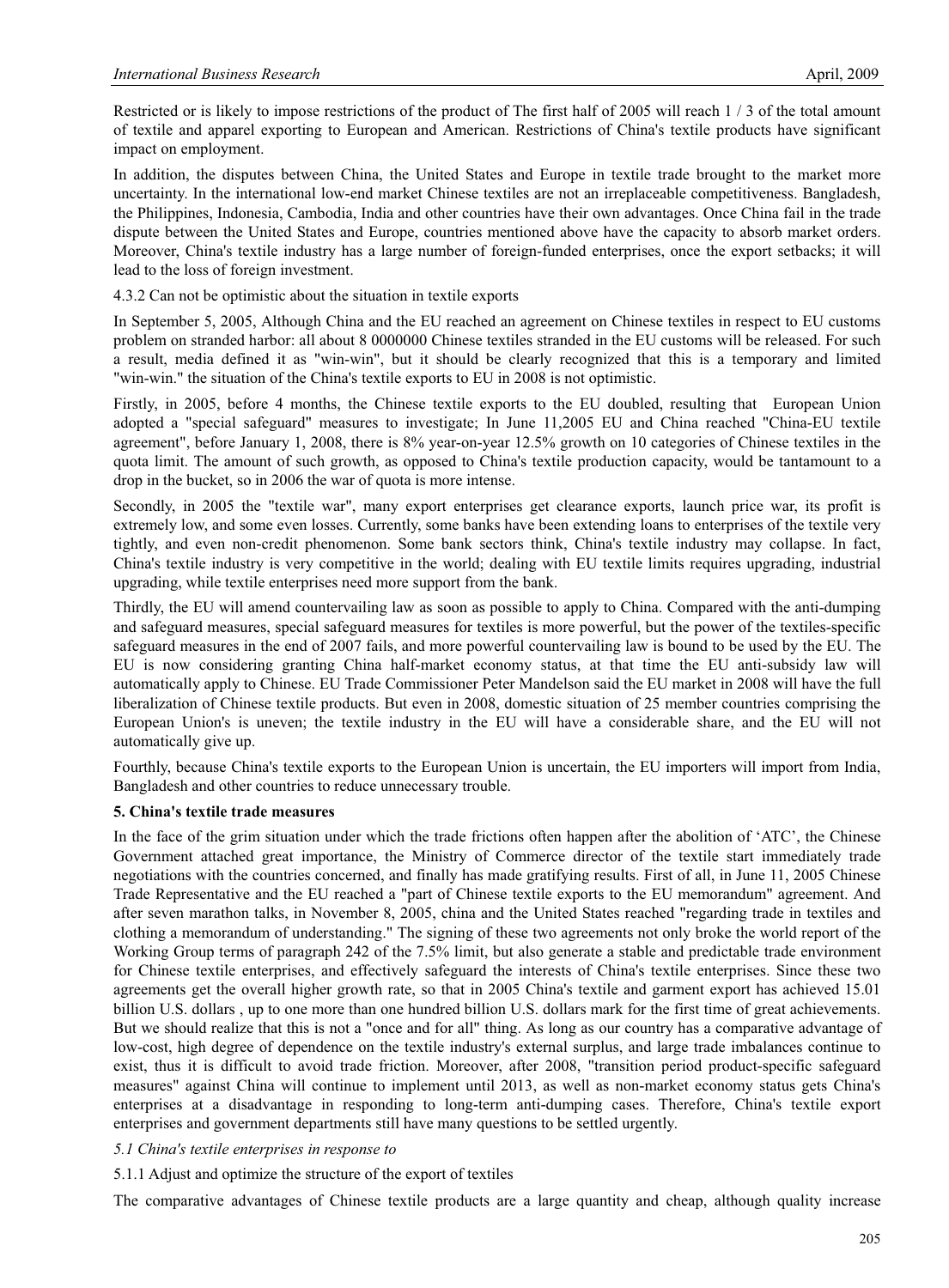year-on-year, the overall level is still in the middle. Because of continuous low-level expansion of production capacity it has been shown oversupply; as a result, in the fierce international market competition it mainly relies on low prices to expand sales. This will not only lead to restrictions that developed countries take such as the United States and Europe means, but also lead a similar level of textile exports of developing countries to take the necessary means to resist China. To solve this problem completely, China's textile enterprises need to improve product development and design capabilities, and promote the product mix optimization, focus on innovation, enhance the technological content and value-added products, speed up the implementation of brand strategy, and vigorously to change the only way to expand sales increasing the number of growth and make low-end processing trade with only modest sales gains.

#### 5.1.2 The implementation of the strategy of market diversification

The United States and the European Union are the world's largest textile and apparel import market, also are the China's main textile and apparel export market for many years, Chinese textile products in the U.S. market share has increased year by year, has been as high as 20%, in the EU market it accounted for about 14%, both rank first. Because China's textile exports market heavily relies on the United States and Europe, trade friction between china, the United States and Europe in 2005 frequently happened, seriously affecting the normal operation of China's textile order. Therefore, China's textile export enterprises must appropriately adjust the target market, with the exception of seeking to continue to consolidate the market in the United States and Europe, should we must also actively explore the implementation of the strategy of market diversification, such as Australia, Russia, Switzerland and the Middle East country who have not been restricted and so on, are new customers we should try to develop in order to diversify market risks. That is, "Can not put the whole eggs in one basket," in case the trade environment faces the event of a sudden, you were caught by surprise, so that the whole business gets in a difficult position.

5.1.3 Qualified textile enterprises go out to the country without export constraints

At present, the domestic textile industry exports in the face of various constraints should have a new breakthrough in the business strategy, conditional textile and garment enterprises may go outside to set up production plants, will not only ease the trade frictions and a variety of risks brought about by trade environmental uncertainty, help enterprises make better use of both domestic and foreign resources, optimize the allocation of resources and access to advanced technology, management expertise and marketing network, and enhance the international competitiveness of enterprises.

5.1.4 The implementation of both domestic and international market strategies for Chinese textile and garment industry are the development of direction

Textile enterprises should be in operation both inside and outside. Attaches great importance to the domestic market, make full use of their advantages and become the dominant domestic market, which is the basic law of the development of the world's textile and garment industry. with China's rapid economic sustainable development and the general standard of living of the people continuing to improve, China's domestic market potential should not be underestimated, expanding domestic demand is an important force which drives China's textile industry for sustainable development.

# *5.2 The responsibility of Government in the textile trade*

Government should create a good, relaxed policy environment for the enterprises to participate in international competition in the market, remove constraints and factors of disharmony, it is necessary to further strengthen the service function. China's textile trade will face a variety of trade frictions and new challenges, the Government should do the following well on macro-control and development strategy.

ķ it is necessary to actively guide the textile industry pay close attention to improve textile product development and design capabilities, and promote upgrading of product structure, block the low-level redundant construction, strengthen supervision whether textile enterprises comply with national labor, environmental protection and safety production or not and management of relevant laws and regulations, emphases the control of textile and garment exports quantity and price, stop vicious competition between enterprises.

@We should carefully examine the necessary condition, market access standards and certification system for operating textile and garment export trade in order to improve the overall quality of the textile enterprises and business technology professional level in operating foreign trade.

ĹWe should actively implement strategy of "going out" for textile enterprises, the Government should grant encouragement and related support on policy.

ĺWe should perfect laws and regulations which has relation to textile trade, in particular, speed up amendments to a simultaneous development of market-oriented process, speed up the decentralization from the Government to industry associations, so that the latter has the related laws and regulations when carrying out various tasks .